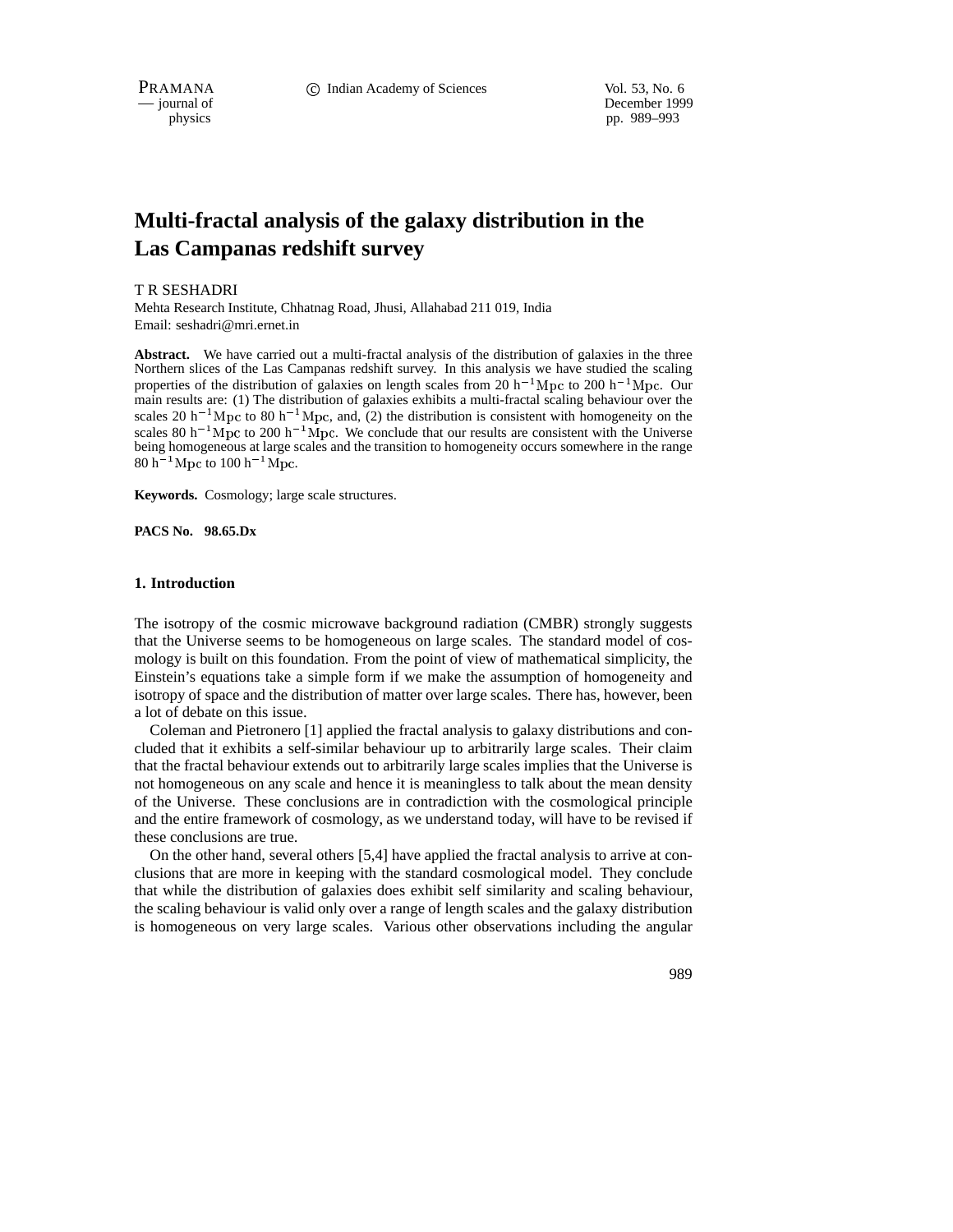## *T R Seshadri*

distribution of radio sources and the X-ray background testify to the Universe being homogeneous on large scales [6,7].

Recent analysis of the ESO slice project [8] also indicates that the Universe is homogeneous over large scales. The fractal analysis of volume limited subsamples of the SSRS2 [9] studies the spatial behaviour of the conditional density at scales up to 40 h<sup>-1</sup> Mpc. Their analysis is unable to conclusively determine whether the distribution of galaxies is fractal or homogeneous and it is consistent with both the scenarios. A similar analysis carried out for the APM-Stromlo survey [10] seems to indicate that the distribution of galaxies exhibits a fractal behaviour with a dimension of  $D = 2.1 \pm 0.1$  on scales up to 40 h<sup>-1</sup> Mpc. In a more recent paper [11] the fractal analysis has been applied to volume limited subsamples of the Las Campanas redshift survey. This uses the conditional density to probe scales up to 200 h<sup>-1</sup> Mpc. They find evidence for a fractal behaviour with dimension  $D \simeq 2$  on scales up to  $20-40$  h<sup>-1</sup> Mpc. They also conclude that there is a tendency to homogenization on larger scales (50–100 h<sup>-1</sup> Mpc) where the fractal dimension has a value  $D \simeq 3$ , but the scatter in the results is too large to conclusively establish homogeneity and rule out a fractal Universe on large scales.

Here we study the scaling properties of the galaxy distribution in the Las Campanas redshift survey (LCRS) [12]. This is the deepest redshift survey available at present. Here we apply the multi-fractal analysis [5,4] which is based on a generalization of the concept of a mono-fractal to address the following questions [14]:

- (a) Does the Universe show transition to homogeneities?
- (b) If so, what is the length scale at which this transition occurs?

We first discuss the basic features of the Las Campanas redshift survey (LCRS) which are relevant to us. We then introduce the concepts of mono-fractals, multi-fractals and the generalized dimension spectrum. For a good discussion on fractals the reader may refer to [2,3]. After this we discuss the intricacies and constraints in the analysis of the survey and the kind of workarounds which are necessary to circumvent these problems. From our analysis the multi-fractal nature of LCRS is then discussed. For a discussion on the applications of fractal concepts to galaxy distributions, the reader may refer to [13]. Lastly we summarize the conclusions.

#### **2. Las Campanas redshift survey**

The Las Campanas redshift survey consists of data of angular positions and red-shifts (among other details) of about 24000 galaxies. The survey goes to a depth of about  $z = 0.2$ or equivalently to a recession velocity of about 600 km/s. These 24000 galaxies are spread over & slices. We treat the galaxies as points. The distribution of points is studied using multi-fractal characterization. In particular, we are interested in investigating as to whether or not, the distribution of points tends to homogeneity.

# **3. Fractal dimension**

Consider a distribution of points in a box. Divide each side of the box into half. Thus the number of smaller boxes will now be  $2^d$ , where d is the dimension of space in which the

990 *Pramana – J. Phys.,* **Vol. 53, No. 6, December 1999**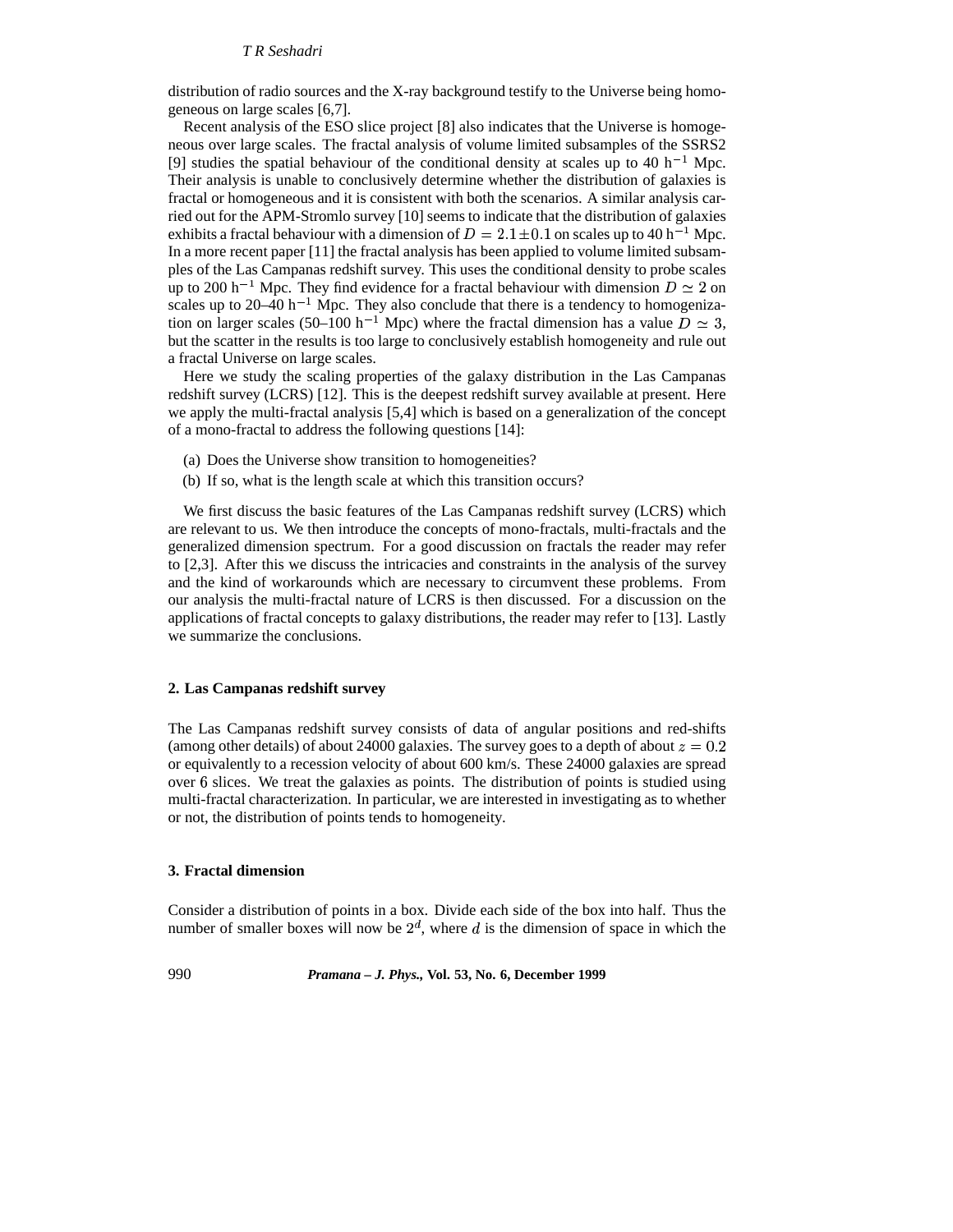particles are embedded. We then count the number of non empty boxes. All the  $2<sup>d</sup>$  boxes need not necessarily have points in them. We then further divide each of these boxes into halves. This procedure is repeated and at every stage we count the number of non-empty boxes,  $N(r)$ , where r is the linear size of the boxes. If  $N(r)$  scales as a power-law in r in the limit  $r \rightarrow 0$  we call the exponent as the box-counting dimension  $D_{\text{box}}$ 

$$
D_{\text{box}} = -\lim_{r \to 0} \frac{\text{d}\log N(r)}{\text{d}\log r}.
$$
 (1)

A natural question which arises at this stage is the justification of calling this parameter as 'dimension'. To understand this, consider a smooth curve in, say, 3 dimensions. Adopting the above procedure, we enclose it in a  $3D$  box, divide the box into smaller and smaller (and hence, more and more) boxes and count the number of non-empty boxes at every stage. Clearly only the infinitesimally small boxes along the curve will contribute to this number. Hence, in the limit of the size of the boxes tending to zero, the number of non-empty boxes will scale as  $N(r) \propto r^1$ , thus giving the box-counting dimension to be 1 which is the same as our usual understanding of dimension of a smooth curve. We can, however, envisage a situation, in which, there is a distribution of points, for which, the parameter which we call dimension, turns out to be a fraction. We call such distributions as fractals.

There is, however a problem in using the above definition in practice. In a physically relevant situation, we only have a countable set of points. In such a case, when we take the limit  $r \rightarrow 0$ , once the size of the boxes become smaller than the inter-particle separation, the number of non-empty boxes do not change as we reduce the box-size. In such a case, the box-counting dimension turns out to be zero in the limit  $r \rightarrow 0$ . Hence, in practice, using the definition in this strict sense is of little value. Operationally we look for a reasonable range of r in which  $N(r)$  scales as a power-law in r and call the exponent as the box-counting dimension.

Box-counting dimension is only one of the definitions of fractal dimension. Another measure of the fractal dimension isthe correlation dimension. Consider again a distribution of points. Choose a point at random and draw boxes (centered at this randomly chosen point) of increasing size. Count the number of points inside the boxes. We denote the number of points inside a box of linear size r and centered at the *i*th point by  $n_i(r)$ . For every value of r,  $n_i(r)$  is averaged over all the centers. We denote this average by  $\mathcal{N}(r)$ .

$$
\mathcal{N}(r) = \langle n_i(r) \rangle_i. \tag{2}
$$

If  $\mathcal{N}(r)$  scales as  $r^{D_c}$  we define  $D_c$  as the correlation dimension. From the above definitions we can now generalize the concept of dimension. We count the number of points  $n_i(r)$  by the procedure sketched above for correlation dimension. The generalized dimension  $D_q$  is defined as,

$$
D_q = \frac{1}{q-1} \frac{\mathrm{d}\log((n_i^{q-1}(r))_i)}{\mathrm{d}\log(r)}.\tag{3}
$$

Clearly,  $q = 1$  corresponds to the box-counting dimension and  $q = 2$  to correlation dimension. (Since the right hand side of this is ill-defined for  $q = 1$  we need to take the limit as  $q \longrightarrow 1$ ) for box-counting dimension. If for a distribution of points,  $D_q$  is independent of  $q$ , the distribution is a mono-fractal, while otherwise it is a multi-fractal.

*Pramana – J. Phys.,* **Vol. 53, No. 6, December 1999** 991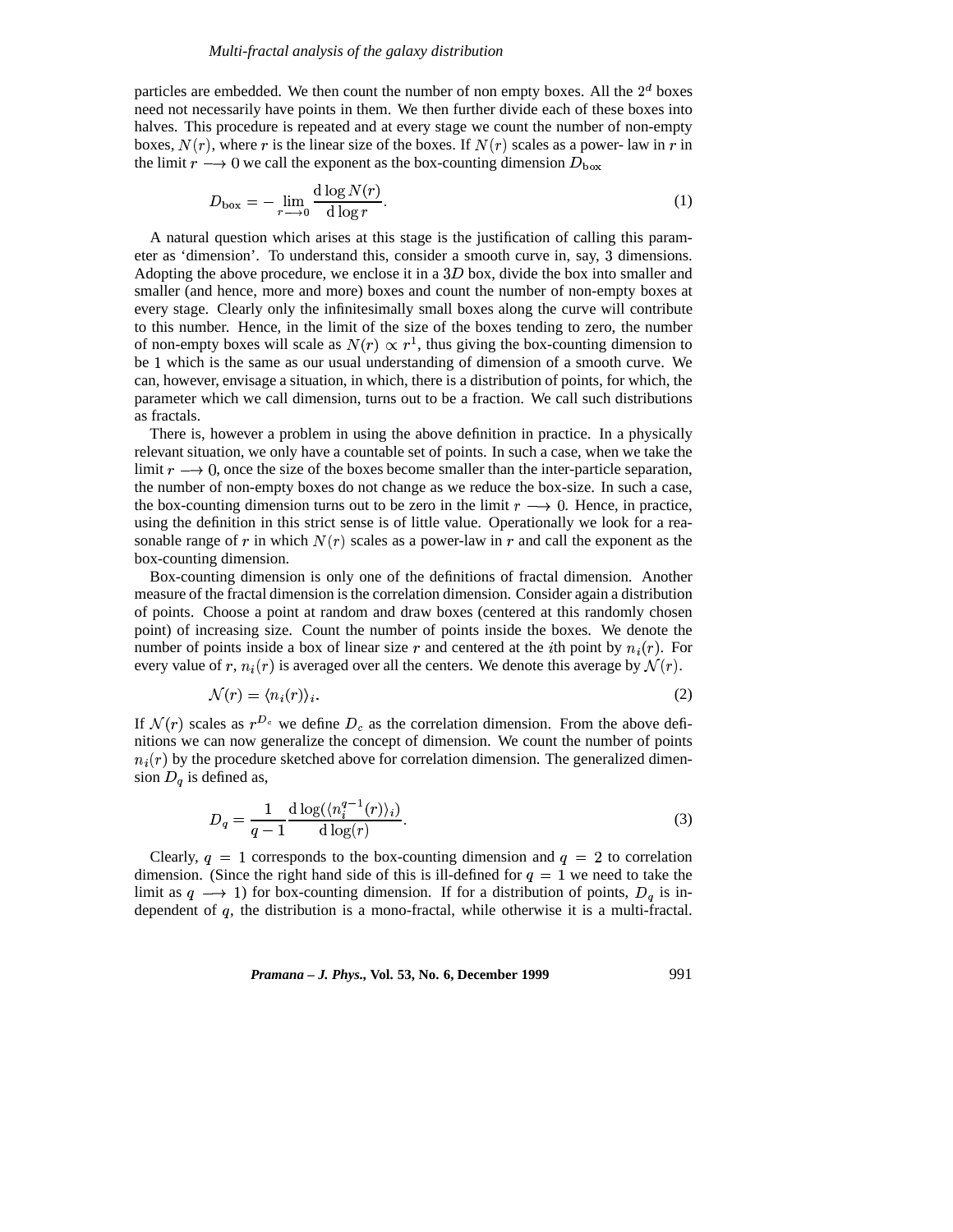*T R Seshadri*



**Figure 1.** The spectrum of generalized dimension is shown for a subsample of the slice with declination  $\delta = -12^{\circ}$ . Curve A refers to small scales ( $\langle 80 \text{ h}^{-1} \text{ Mpc} \rangle$  and Curve B to large scales  $(>120h^{-1}$  Mpc).

If the value of  $D_q$  is constant with q and further, if this constant value is also equal to the ambient dimension, the distribution is homogeneous. In the analysis of LCRS, we essentially study the nature of  $D_q$  for different ranges of length-scales.

## **4. Constraints and their workarounds**

The survey consists of galaxies in 6 conical slices of declinations  $\delta = -3^{\circ}$ ,  $-6^{\circ}$ ,  $-12^{\circ}$ ,  $-39^{\circ}$ ,  $-42^{\circ}$  and  $-45^{\circ}$ . Of these, the first three are in the north galactic cap while the last three are in the south galactic cap and we have restricted our analysis to the three slices in the north galactic cap. The vertex angle of each cone is  $\theta = 90^{\circ} - \delta$ . There are several constraints arising from the geometry and the observational strategy of the survey. To begin with, the slices are very thin (1.5°) as compared to a range of about 80° in  $RA$ . Hence, if we use it for a  $3D$  analysis, we cannot study the large scale behaviour. (The largest scales that can be contained within the slice is severely restricted by the slice thickness. Hence, we collapse the slice into a 2D conical surface, open the surface and make it flat, analyze the distribution of points (galaxies) on the  $2D$  and compute the generalized dimension spectrum,  $D_q$ .

Since the circles we draw should be contained within the survey region, the circles cannot be centered on the galaxies near the boundary of the survey. The larger the scales we analyze, the larger the circles and hence, larger are the galaxies excluded from choice.

## **5. Conclusions**

We have analyzed the survey in two ranges in length scales, one below 80  $h^{-1}$  Mpc and the other above 120 h<sup>-1</sup> Mpc. The averaged quantity  $\langle n_i^{q-1}(r) \rangle_i$  shows a scaling be-

992 *Pramana – J. Phys.,* **Vol. 53, No. 6, December 1999**